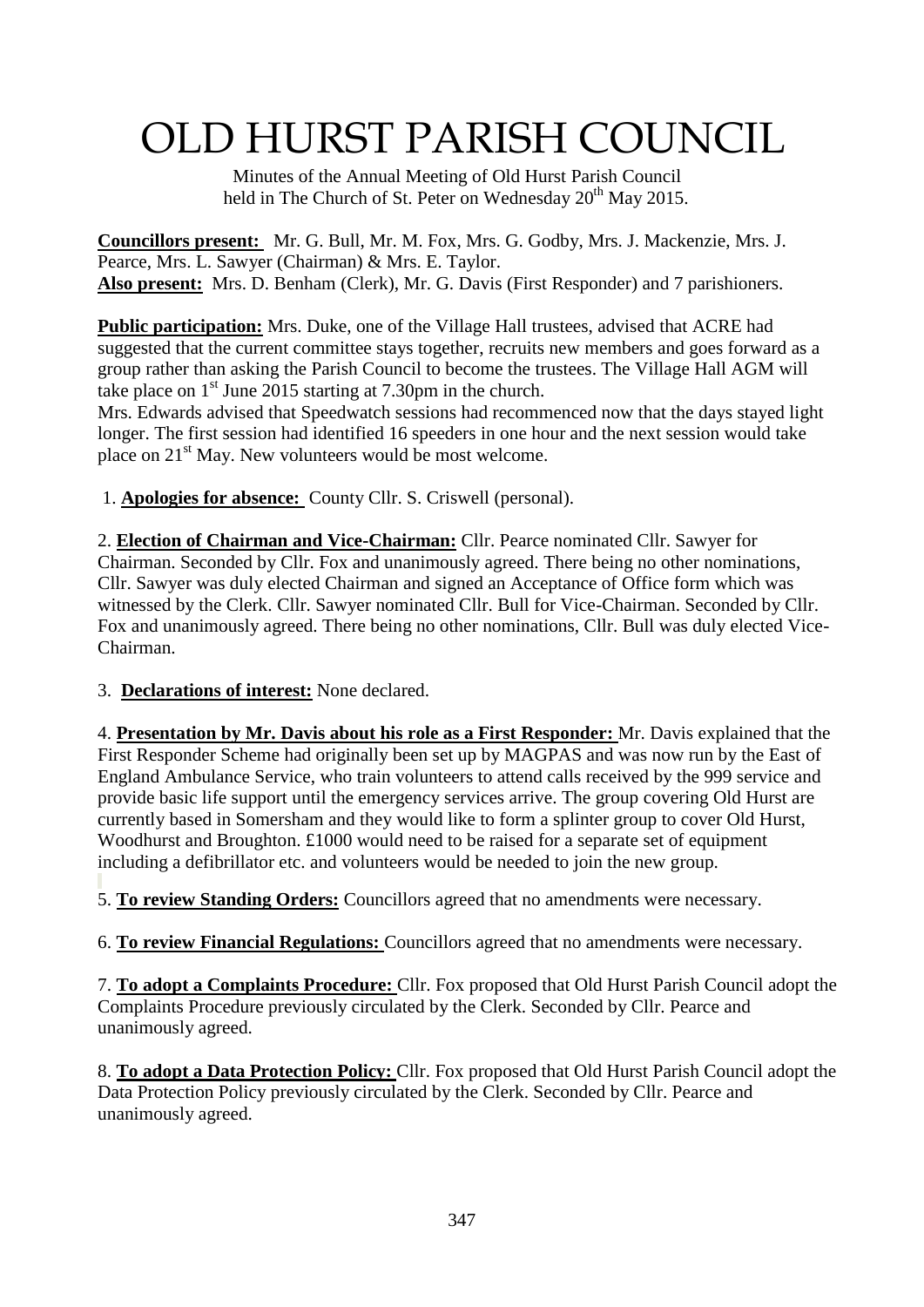9. **To adopt a Training Policy:** Cllr. Fox proposed that Old Hurst Parish Council adopt the Training Policy previously circulated by the Clerk. Seconded by Cllr. Pearce and unanimously agreed.

#### **10. Minutes of the previous meeting held on 11th March 2015:** Unanimously approved and signed by the Chairman.

### 11. **Matters arising from the minutes:**

a) Repairs to roads and footpaths –

Highways Improvement Scheme 2014 (traffic island at the junction of The Lane and St. Ives Road) – The island has been installed and appears to be slowing the traffic entering The Lane. The keep left sign has been hit and the Clerk has asked Highways for it to be angled slightly to improve visibility from the south. The weight limit sign at the junction of Church Street and The Lane is damaged and has been reported to Highways.

b) Speedwatch – report given during Public Participation.

c) Repairs to street lights – The Parish Council's insurer has appointed a loss adjuster to try to recover the costs of replacing the two street lights on Church Street. One of the lights recently stopped working and has been repaired by  $K \& M$  Lighting under the quarterly maintenance scheme. The street light outside 2 Wellington Close has been vandalised. The Clerk has reported this to the police and is in the process of making another insurance claim.

d) Refurbishment of village benches – The Clerk has received one quotation and is awaiting two more.

#### 12. **Planning:**

a) Update on applications previously discussed.

15/00305/FUL – Rear extension to provide bedroom/ensuite, alterations to form utility and roof over passageway between dwelling and garage. 2 Lancaster Close, Old Hurst, PE28 3BB. Approved by HDC.

b) Update on the potential redevelopment of Wyton Airfield.

Cllr. Taylor advised that she had attended a Stakeholder's Steering Group meeting on 24th April which was attended by HDC, Crest Nicolson, Curtin & Co. and various Parish Councils. The meeting was intended to give an update and to build relationships and talked about the housing and employment proposals. The development would include a GP's surgery, leisure centre and a small supermarket. Reassurances were given that the old road from Old Hurst to Wyton would not be opened up for vehicle traffic but could be upgraded to a usable footpath. The main concern was the lack of suitable infrastructure. Traffic modelling is currently being carried out. It is planned that the Guided Bus would run from St. Ives, through the Wyton development and on to Alconbury Weald.

The Chairman, Vice-Chairman and the Clerk had attended a meeting with Curtin & Co. (Crest Nicolson's PR Company) on  $27<sup>th</sup>$  April for a general discussion on how the proposal might progress and what the key issues were.

The Clerk attended a meeting on  $14<sup>th</sup>$  May that had been organised by Houghton & Wyton Parish Council to discuss the Draft Local Plan to 2036 with members of HDC. In attendance were Paul Bland (Planning), Cllr. Doug Dew (HDC), Nigel McCurdy (Corporate Director – Delivery) and representatives from various Parish Councils. Paul Bland explained that 21,000 homes and 19,000 new jobs will be required in the period to 2036. Discussions followed on how on how these numbers had been calculated. There is a duty to provide a 5 year land supply for building. If it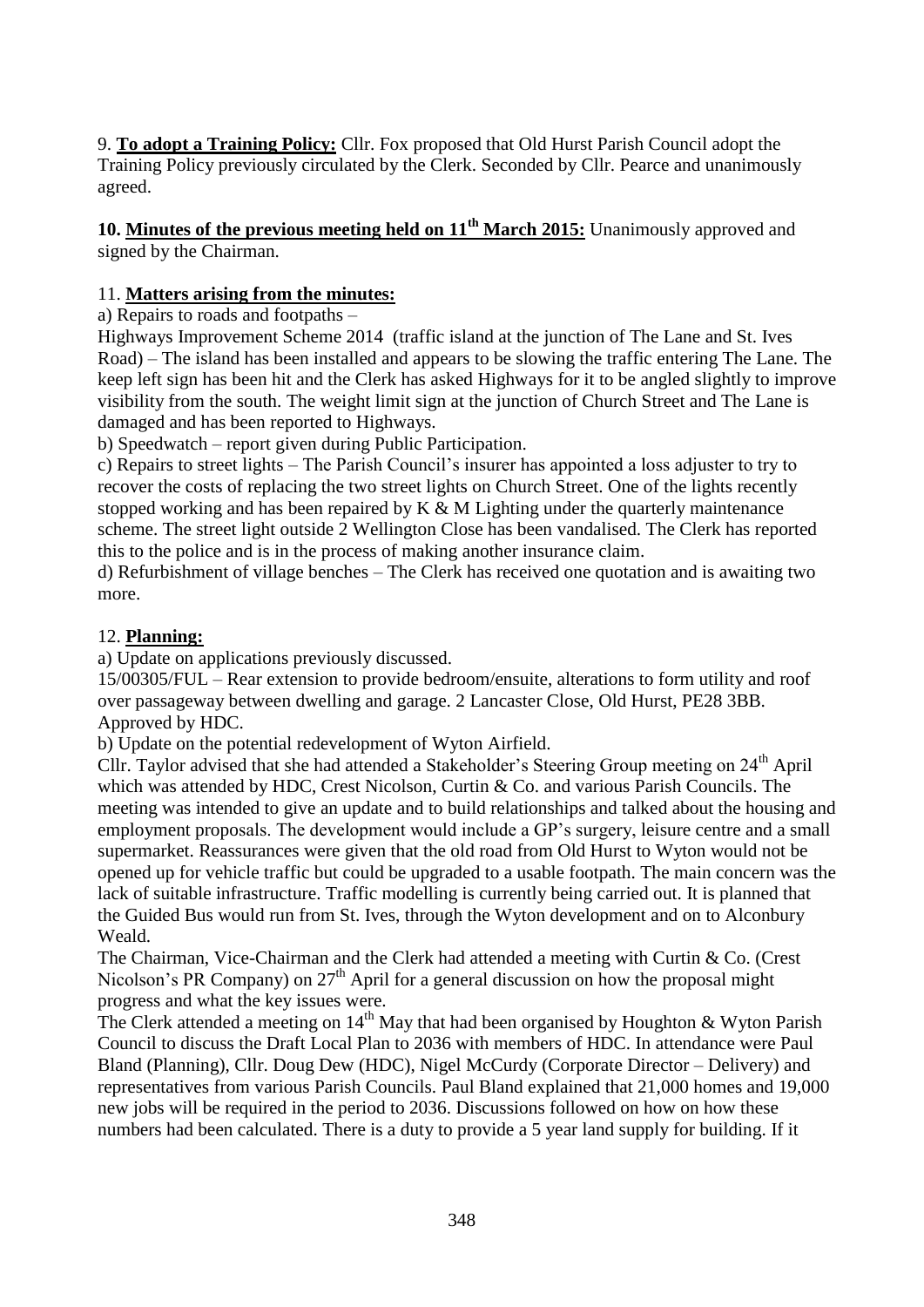drops below this level, builders could put in planning applications to build in less desirable locations which would almost certainly be granted on appeal. The MOD has announced that RAF Alconbury and Molesworth will be closing but probably not until 2020/2021. HDC will not know if they will be available for housing until April 2016. Nigel McCurdy suggested that only Alconbury might be suitable and would only hold between 300 – 1000 homes. No other large sites have been put forward by any other land owners. There was a long discussion about the transport problems associated with the development of RAF Wyton and the failure of HDC to provide an acceptable solution. HDC assured the meeting that a transport solution will have to be in the final submission consultation and that any comments from the public would be packaged and sent to the Inspector.

#### 13. **Finance.**

a) Result of the internal audit.

All complete with no issues raised.

b) To agree and sign the accounts for year ending  $31<sup>st</sup>$  March 2015.

All councillors had received a copy of the accounts prior to the meeting. Cllr. Fox proposed that the accounts for year ending  $31<sup>st</sup>$  March 2015 be accepted and signed by the Chairman and Clerk. Seconded by Cllr. Pearce and unanimously agreed.

c) To complete and sign the Annual Return for year ending  $31<sup>st</sup>$  March 2015. Cllr. Fox proposed that the Chairman and Clerk should sign sections 1 & 2 of the Annual Return, completed by the Clerk. Seconded by Cllr. Taylor and unanimously agreed.

d) Annual Risk Assessment.

A Risk assessment had been completed by the Clerk. A copy will be annexed to the minutes.

e) Payment of outstanding debts.

Cllr. Fox proposed retrospective approval of payment of items (1) to (4) and approval of payment of items (5) to (10). Seconded by Cllr. Godby and unanimously agreed.

(1) Cq. No. 000421 - £60.00, SR Howell & Co., payroll services 1/10/14 – 31/3/15

(2) Cq. No. 000422 - £105.00, CAPALC, councillor training costs.

(3) Cq. No. 000423 - £119.99, Mrs. D. Benham, wages & expenses for March.

(4) Cq. No. 000424 - £23.20, HMRC, PAYE/NI March.

(5) Cq. No. 000425 - £106.04, Mrs. D. Benham, wages & expenses for April.

(6) Cq. No. 000426 - £23.00, HMRC, PAYE/NI April.

(7) Cq. No. 000427 - £72.00, Brian Cox & Co., internal audit fee.

(8) Cq. No. 000428 - £332.17, E.ON, electricity 1/4/14 – 31/3/15

(9) Cq. No. 000429 - £69.13, K & M Lighting Services, quarterly street lighting maintenance charge.

(10) Cq. No. 000430 - £149.59, CAPALC, annual affiliation fee.

f) Current position.

A copy of the receipts and payments was handed to each councillor.

g) Request for a donation from East Anglia's Children's Hospices.

Councillors agreed that no donation should be made.

h) Parish Council website.

Under the Transparency Code for Smaller Authorities, from 1<sup>st</sup> July 2015, all Parish Councils are required to have a website on which must be published agendas, minutes and accounts etc. the Clerk had emailed councillors with this information and suggested that AskiT Services should be contracted to build a website for their quoted price of  $£100 + VAT$ , plus the annual cost of the domain name and an annual maintenance charge of  $£36 + VAT$ . Councillors had given their permission by email and the website was currently being constructed. Cllr. Fox proposed